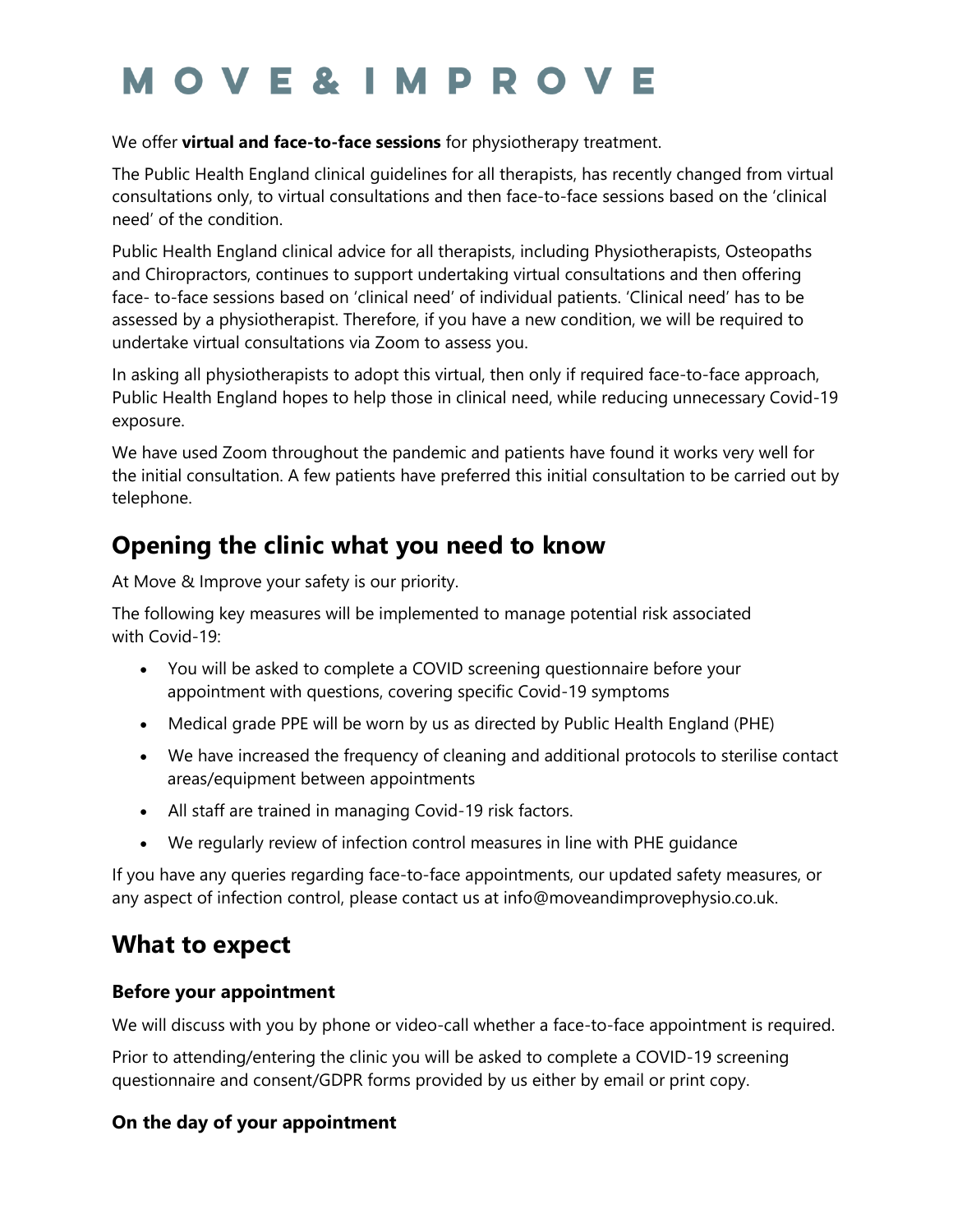# **MOVE&IMPROVE**

Before you leave home, please ensure you have used the toilet! Although we have facilities on site, we are trying to minimize the use of them.

Please bring a small bottle of water, as no water fountains are now available onsite.

Please attend the clinic on your own and, if possible, leave children, babies and partners at home. This will reduce the number of people inside the clinic. If you need someone to accompany you, please ensure we are aware in advance.

If case contact tracing is required, the clinic will be required to release your contact details and those of anyone accompanying you.

Please limit any personal items you bring with you. This reduces the surfaces which could be carrying the virus both coming into our clinic and going back into your house.

Arrive changed ready for the session – or wear shorts under your outdoor clothes.

## **On entering the clinic**

To avoid unnecessary waits inside the clinic enter the clinic as close to or just prior to your appointment time.

You MUST complete the **COVID-19 screening questionnaire before you enter** the building for your initial appointment to confirm that you do not pose a risk to others.

Each time you attend for follow up appointments your Physiotherapist will check that your COVID-free status has not changed.

If you have symptoms or have been in contact with someone with confirmed COVID you **MUST NOT** attend the clinic

You must wear a face covering before entering, and when in the clinic building.

On entering, you will be required to apply hand gel.

We ask that you try to avoid, wherever possible, touching anything like door handles etc.

Please be mindful to maintain as much distance as possible between yourself and other patients in the waiting area.

### **During your treatment session**

Your treatment will take place as per normal.

Your physiotherapist will wear PPE throughout your consultation.

## **Additional hygiene/safety procedures**

Our appointment times will now run on a normal 30-minute schedule.

Cleaning is done at the end of every appointment as you get ready to leave to continue to reduce potential contact between patients arriving and leaving the clinic.

All pillowcases and towels are changed after each appoint.

A window is kept open during clinic hours to maximise ventilation.